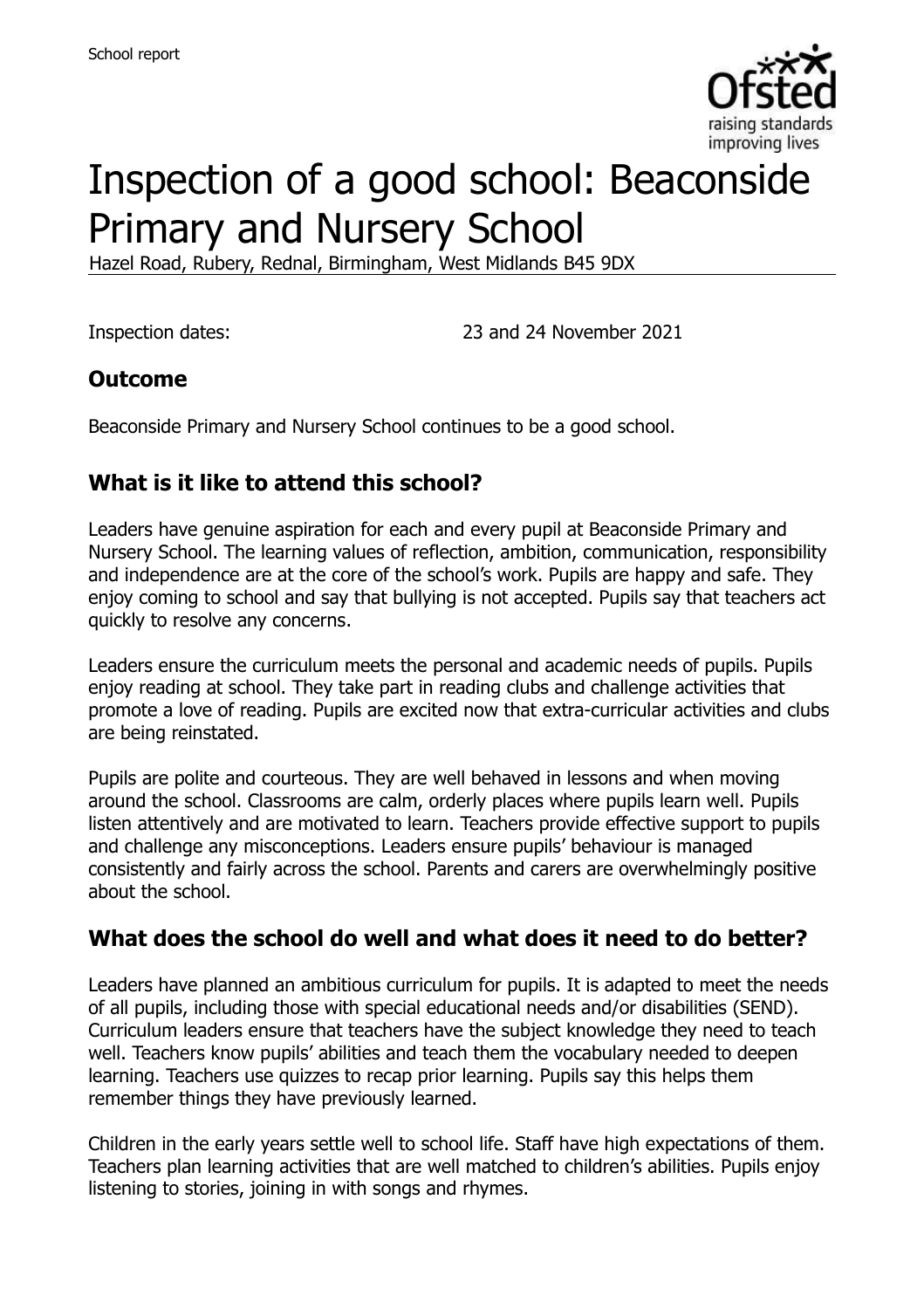

Leaders prioritise reading. The reading curriculum is well planned. Teachers teach phonics consistently well. This is helping pupils to become better readers. Pupils read to adults regularly in school. Parents value the support they receive to help their children when reading at home. Leaders ensure a wide variety of fiction and non-fiction books are available to pupils. Disruption to school life as a result of the pandemic meant that some pupils fell behind in reading. Leaders have ensured that the majority of pupils have now caught up.

Most subjects are taught very well. This is because curriculum plans are carefully sequenced. These curriculum plans ensure that pupils build up knowledge over time. Subject leaders are enthusiastic and make sure lessons are well planned. Leaders have received training on how to check how well pupils are doing. However, some subjects, such as music and design technology, are less well developed. Leaders have made work to develop these subjects a school priority.

Disadvantaged pupils and those with SEND do well in school. Leaders ensure there is strong oversight of provision for all pupils with SEND. Staff say they are well supported to ensure pupils' needs are fully met. Parents are positive about the support their children receive.

The curriculum helps pupils develop their personal character. Pupils show determination to do their best. Opportunities such as being playleaders, prefects and librarians allow pupils to take on responsibilities. In doing so, they develop confidence and communication skills. In personal, social and health lessons, pupils confidently share ideas and feelings. They listen to and value the opinions of others when debating, for example during a recent visit from the local member of Parliament. Pupils are motivated by school rewards, such as writer of the month, pupil of the week and the achievement cup.

Governors know Beaconside Primary School well. They have an accurate view of the school and hold leaders to account well. Staff feel well supported by leaders, who manage their workload effectively.

#### **Safeguarding**

The arrangements for safeguarding are effective.

Leaders make sure that staff know what to do if they have concerns about a pupil. They are aware of specific areas of concern, such as protecting pupils from sexual harassment and radicalisation. Staff are alert to concerns and know how to report issues to managers. Pupils in need of additional help receive the support they need. This includes support from external agencies when necessary.

Leaders ensure they undertake the appropriate checks on staff before they are appointed. Pupils regularly learn about how to maintain healthy relationships and keep safe when online. They know that they should raise concerns with trusted adults in school.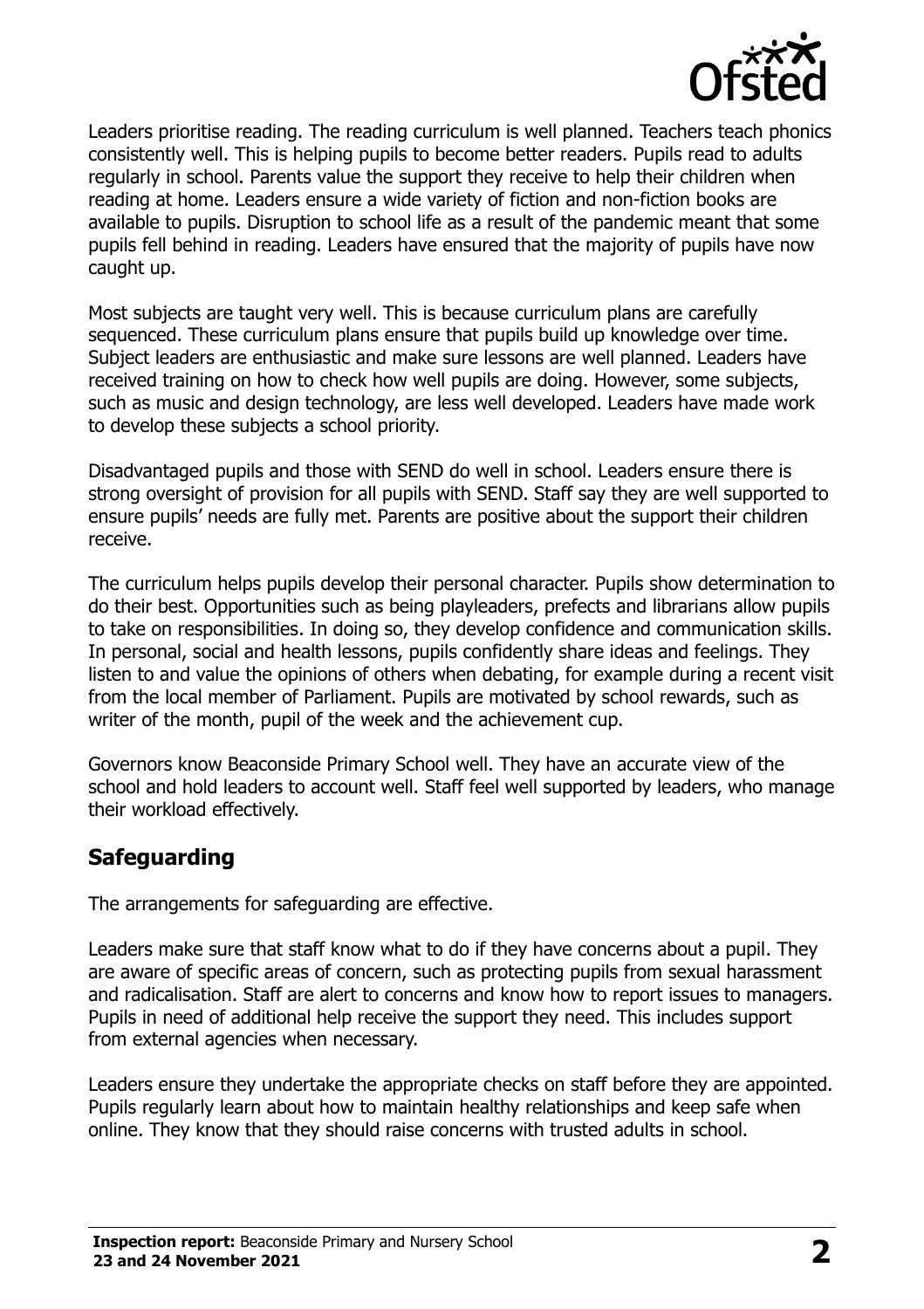

# **What does the school need to do to improve?**

# **(Information for the school and appropriate authority)**

■ Leaders have recently introduced revised curriculum plans in a small number of subjects. They have not yet evaluated the impact that these plans are having on what pupils know and remember. Leaders should now work with the subject leaders to monitor what pupils know and remember in all subjects.

### **Background**

When we have judged a school to be good, we will then normally go into the school about once every four years to confirm that the school remains good. This is called a section 8 inspection of a good or outstanding school, because it is carried out under section 8 of the Education Act 2005. We do not give graded judgements on a section 8 inspection. However, if we find evidence that a school would now receive a higher or lower grade, then the next inspection will be a section 5 inspection. Usually this is within one to two years of the date of the section 8 inspection. If we have serious concerns about safeguarding, behaviour or the quality of education, we will deem the section 8 inspection as a section 5 inspection immediately.

This is the second section 8 inspection since we judged the school to be good in June 2011.

#### **How can I feed back my views?**

You can use [Ofsted Parent View](https://parentview.ofsted.gov.uk/) to give Ofsted your opinion on your child's school, or to find out what other parents and carers think. We use information from Ofsted Parent View when deciding which schools to inspect, when to inspect them and as part of their inspection.

The Department for Education has further quidance on how to complain about a school.

If you are the school and you are not happy with the inspection or the report, you can [complain to Ofsted.](https://www.gov.uk/complain-ofsted-report)

#### **Further information**

You can search for [published performance information](http://www.compare-school-performance.service.gov.uk/) about the school.

In the report, '[disadvantaged pupils](http://www.gov.uk/guidance/pupil-premium-information-for-schools-and-alternative-provision-settings)' refers to those pupils who attract government pupil premium funding: pupils claiming free school meals at any point in the last six years and pupils in care or who left care through adoption or another formal route.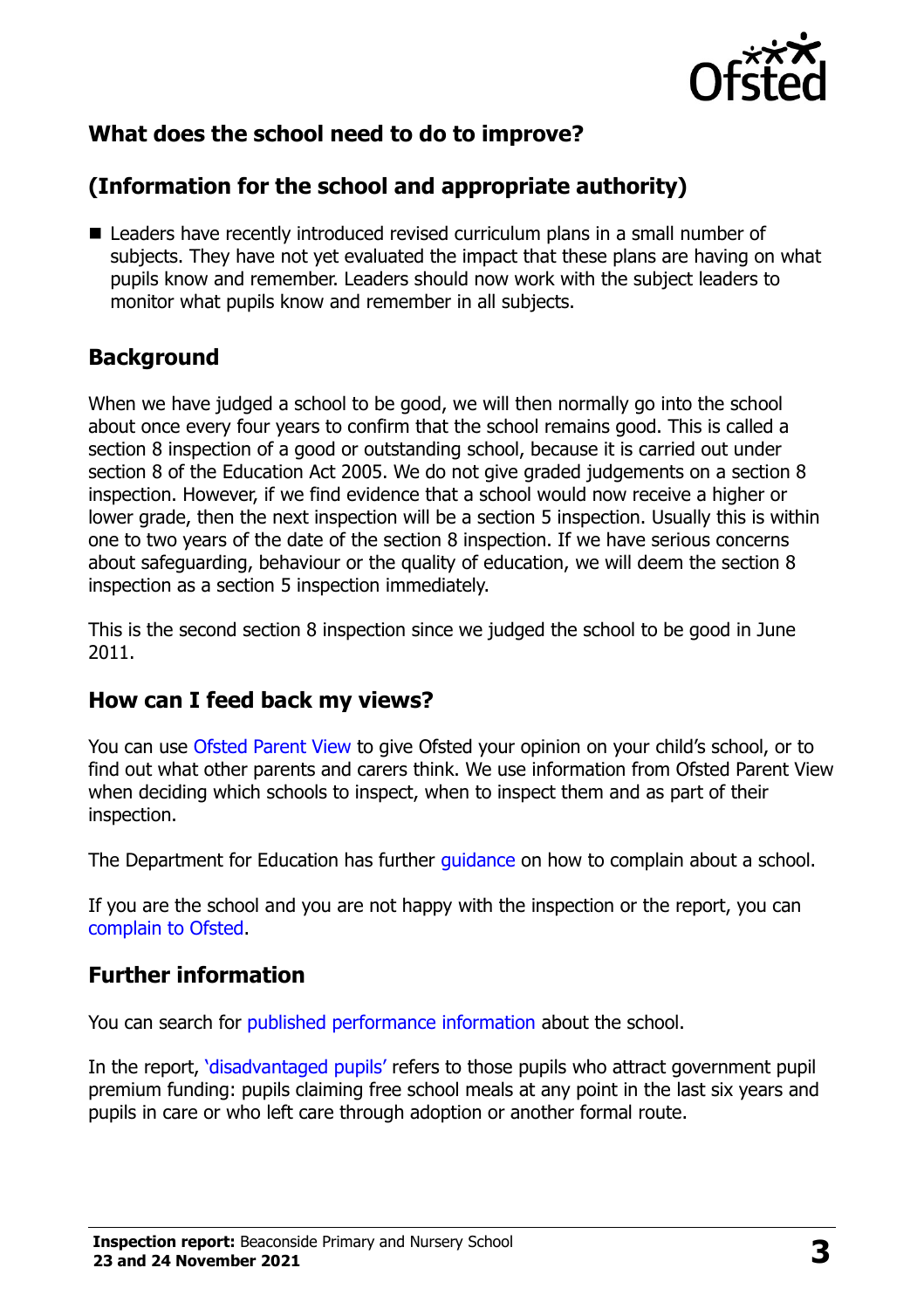

## **School details**

| Unique reference number             | 116768                                                           |
|-------------------------------------|------------------------------------------------------------------|
| <b>Local authority</b>              | Worcestershire                                                   |
| <b>Inspection number</b>            | 10199757                                                         |
| <b>Type of school</b>               | Primary                                                          |
| <b>School category</b>              | Maintained                                                       |
| Age range of pupils                 | 3 to 11                                                          |
| <b>Gender of pupils</b>             | Mixed                                                            |
| Number of pupils on the school roll | 234                                                              |
| <b>Appropriate authority</b>        | The governing body                                               |
| <b>Chair of governing body</b>      | <b>Stuart Marks</b>                                              |
| <b>Headteacher</b>                  | Lorraine Hadley                                                  |
| Website                             | www.beaconside.co.uk                                             |
| Date of previous inspection         | 11 May 2016, under section 8 of the<br><b>Education Act 2005</b> |

# **Information about this school**

- The school has a special educational needs base for pupils with autism spectrum disorder.
- $\blacksquare$  The school does not use alternative provision.

#### **Information about this inspection**

- This was the first routine inspection the school received since the COVID-19 pandemic began. The inspector discussed the impact of the pandemic with school leaders and has taken that into account in their evaluation.
- The inspector carried out deep dives in science, Spanish and reading. This included visiting lessons, looking at pupils' work, examining teachers' plans and talking with pupils and staff. The inspector also looked at work from a sample of other subjects.
- The inspector considered information on the school's website.
- The inspector reviewed the school's safeguarding arrangements. This included examining the record of employment checks on school staff.
- The inspector observed pupils' behaviour in class and at other times during the day.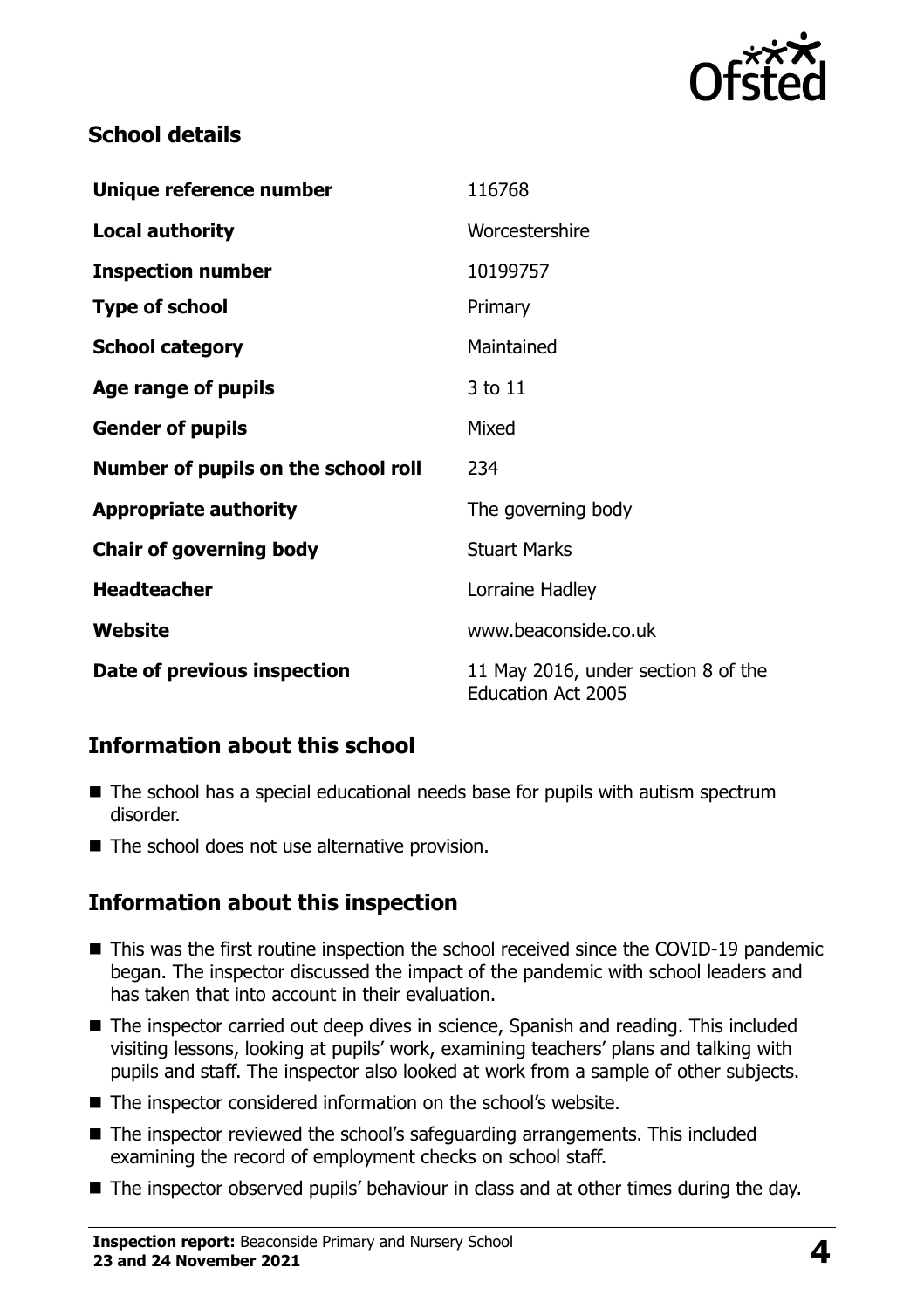

- During the inspection, the inspector had formal meetings with the headteacher; deputy headteacher, who is also the SEND coordinator; subject leaders; learning support assistants; governors and a representative of the local authority.
- The inspector took account of responses to the online survey, Ofsted Parent View, the staff survey and the pupil survey.

#### **Inspection team**

Lorraine Lord, lead inspector Ofsted Inspector